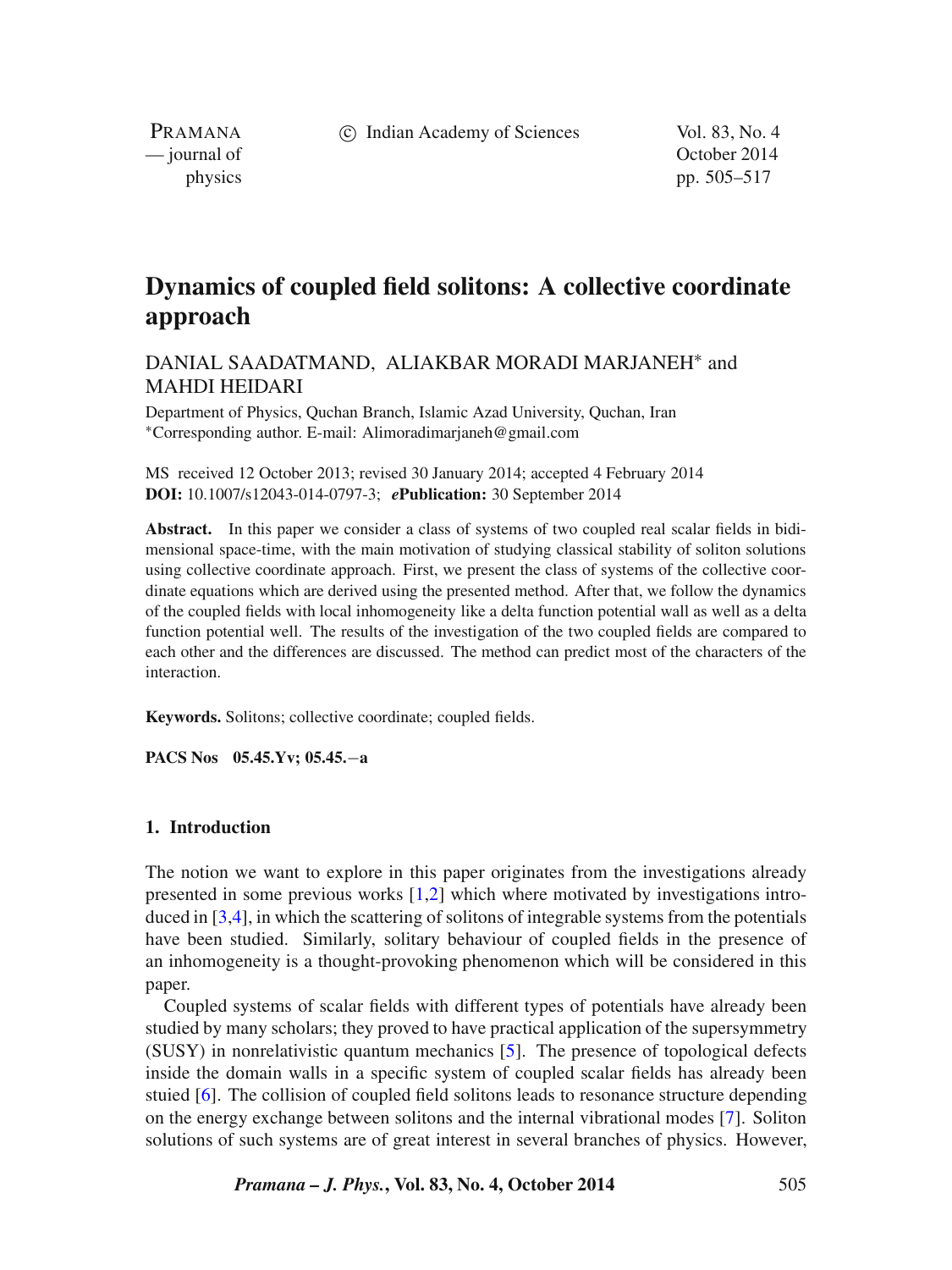there are no general rules for investigating the presence of soliton solutions of coupled field theories. Some methods are presented for investigating the presence of soliton solutions in relativistic systems of coupled scalar fields [\[8\]](#page-12-0). Nevertheless, these methods are not applicable for all kinds of coupled field systems. In this paper, we do not aim to show how the solutions of a considered Lagrangian are obtained. On the other hand, we are interested in the scattering of the solutions in a defective medium.

Solitons appear in a nonlinear medium with a fine tuning between nonlinear and dispersive effects. This means that they may disappear in the absence of this precise balance in the medium. It is clear that a real medium contains disorders and impurities. Therefore, stability and propagation of solitons in such media are of great interest because of their applications and theoretical interests. In order to understand the behaviour of nonlinear excitations in a disordered system, it is important to investigate the interaction of solitons with impurities. The methods for adding such impurities as potential barrier and potential well to the coupled fields will also be discussed.

External potentials can be added to the equation of motion using different methods. One way to do is to add an external potential to the equation of motion as perturbative terms [\[1,](#page-11-0)[9\]](#page-12-1). These effects can also be taken into account by making some parameters of the equation of motion to become a function of space or time  $[10,11]$  $[10,11]$ . Another way is to add an external potential to the field through the metric of background space-time [\[3](#page-11-2)[,12,](#page-12-4)[13\]](#page-12-5). This method can be used for models in which the Lagrangians are Lorentz invariant, such as sine-Gordon model,  $\phi^4$  theory,  $\mathbb{CP}^N$  model, NKG models etc. In this paper we shall focus on the behaviour of solitons of the coupled fields and try to investigate the interaction of their solitary solutions with defects using the first method mentioned above.

Bazeia *et al* [\[14\]](#page-12-6) considered a system of two coupled real scalar fields with a particular self-interaction potential in a way that the static solutions are derivable from the first-order coupled differential equations. Riazi *et al* [\[15\]](#page-12-7) employed the same method to investigate the stability of the single-soliton solutions of a particular system of this type. Inspired by the coupled system introduced in [\[16\]](#page-12-8), we propose a new coupled system of two real scalar fields which shows interesting types of solitons with well-defined topological charges and rest energies (masses). The collective coordinate approach helps us to find analytical equations for the evolution of localized solutions, if such suitable variables can be constructed.

Therefore, a coupled field system and its soliton solutions are introduced in [§2.](#page-1-0) The presented model is introduced and discussed in [§3.](#page-4-0) The results of the model are compared for potential barrier and potential well systems for both fields and the outcomes are also discussed in the final section.

#### <span id="page-1-0"></span>**2. The coupled field soliton solutions**

The Lagrangian density used to describe the system of the two coupled real scalar fields is

<span id="page-1-1"></span>
$$
\mathcal{L} = \frac{1}{2} \partial_{\mu} \phi_1 \partial^{\mu} \phi_1 + \frac{1}{2} \partial_{\mu} \phi_2 \partial^{\mu} \phi_2 - U(\phi_1, \phi_2), \tag{1}
$$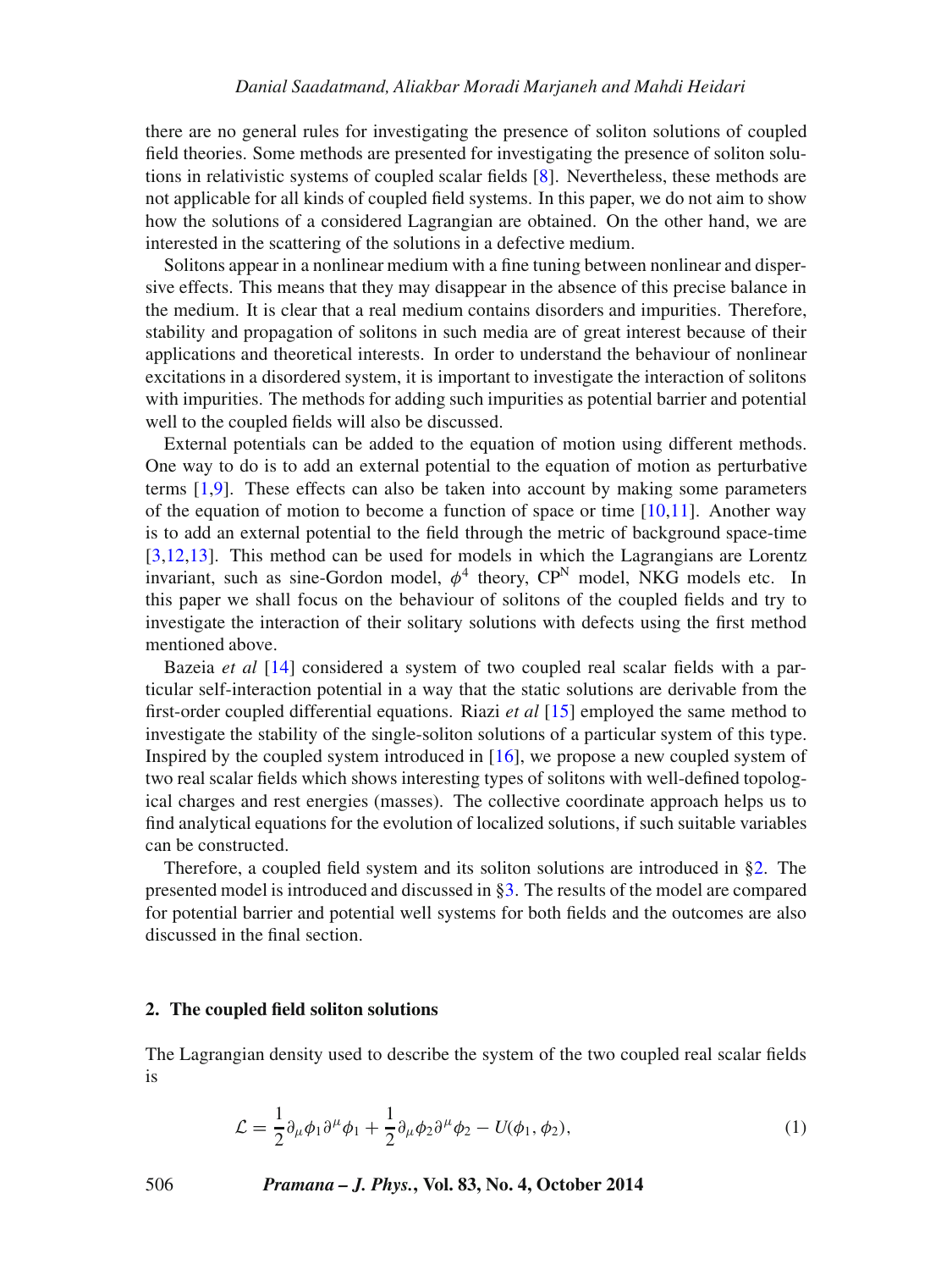#### *Dynamics of coupled field solitons*

where the potential  $U(\phi_1, \phi_2)$  is a scalar function of the two fields  $\phi_1$  and  $\phi_2$ , bounded from below. It is well known that a potential having disconnected vacua leads to the appearance of the so-called topological solitons in  $(1+1)$  space-time dimensions. We assume the potential to be similar to the one in [\[16\]](#page-12-8),

<span id="page-2-0"></span>
$$
U(\phi_1, \phi_2) = \lambda(x) \left( \frac{1}{4} \left( \phi_1^2 - 1 \right)^2 + \frac{1}{2} m^2 \phi_2^2 + \frac{1}{4} \gamma \phi_2^4 + \frac{1}{2} d \phi_2^2 \left( \phi_1^2 - 1 \right) \right),
$$
\n(2)

in which  $\lambda(x) = 1 + V(x)$ ,  $m^2$  and d are real and positive constants and  $\gamma = d(d - 2m^2)/$  $(1 - 2m^2)$ . This potential has already been used in different contexts in condensed matter physics [\[17\]](#page-12-9). It was also proposed in the context of quantizing charged solitons [\[18,](#page-12-10)[19\]](#page-12-11).  $V(x)$  is a potential parameter and carries the effects of the external potential. Potential  $V(x)$  is a localized function which is nonzero only in a certain region of space. The equations of motion obtained from the Lagrangian density [\(2\)](#page-2-0) in bidimensional spacetime are

<span id="page-2-3"></span>
$$
\partial_{\mu}\partial^{\mu}\phi_1 + \lambda(x)(\phi_1(\phi_1^2 - 1)^2 + d\phi_1\phi_2^2) = 0
$$
\n(3)

<span id="page-2-4"></span>and

$$
\partial_{\mu}\partial^{\mu}\phi_2 + \lambda(x)\left(m^2\phi_2 + \gamma\phi_2^3 + d\phi_2\left(\phi_1^2 - 1\right)\right) = 0. \tag{4}
$$

These equations cannot be solved analytically because the potential has a spatial dependence. However, they are solvable if we take  $V(x) = 0$ . Rajaraman has found the following localized solutions for the above equations in the absence of an external potential. Soliton solutions for this equations are [\[16\]](#page-12-8):

<span id="page-2-2"></span>
$$
\phi_1(x, t) = \tanh\left(m\frac{x - X_1(t)}{\sqrt{1 - \dot{X}_1^2}}\right)
$$
\n(5)

<span id="page-2-1"></span>and

$$
\phi_2(x,t) = \pm \sqrt{\frac{1 - 2m^2}{d}} \text{sech}\left(m\frac{x - X_2(t)}{\sqrt{1 - \dot{X}_2^2}}\right),\tag{6}
$$

where  $X_1(t) = x_0 - \dot{X}_1 t$  and  $X_2(t) = x_0 - \dot{X}_2 t$ . Here,  $x_0$  is the initial position of solitons,  $\dot{X}_1$  and  $\dot{X}_2$  are their velocities. The signs + and − in eq. [\(6\)](#page-2-1) denote the kink and antikink solutions respectively. Figure [1](#page-3-0) presents the above solutions with  $\dot{X}_1 = \dot{X}_2 = 0.5$ ,  $m =$  $1/\sqrt{3}$ ,  $x_0 = 0$  and  $\gamma = d = 1$  at  $t = 0$ . Clearly, there are other solutions for the above  $1/\sqrt{3}$ ,  $x_0 = 0$  and  $\gamma = d = 1$  at  $t = 0$ . Clearly, there are other solutions for the above equations:  $\phi_1$  being topological and  $\phi_2$  being zero are refered to as type 1 solitons. We have also named solutions [\(5\)](#page-2-2) and [\(6\)](#page-2-1) as type 2 solitons. The energy of type 2 soliton is less than that of type 1. This suggests that type 1 soliton is unstable towards decay into type 2 soliton for  $m^2 < 1/2$ . In this paper we shall investigate the behaviour of type 2 soliton during the interaction with an external potential using the collective coordinate technique. The results are valid for other coupled field theories, as well.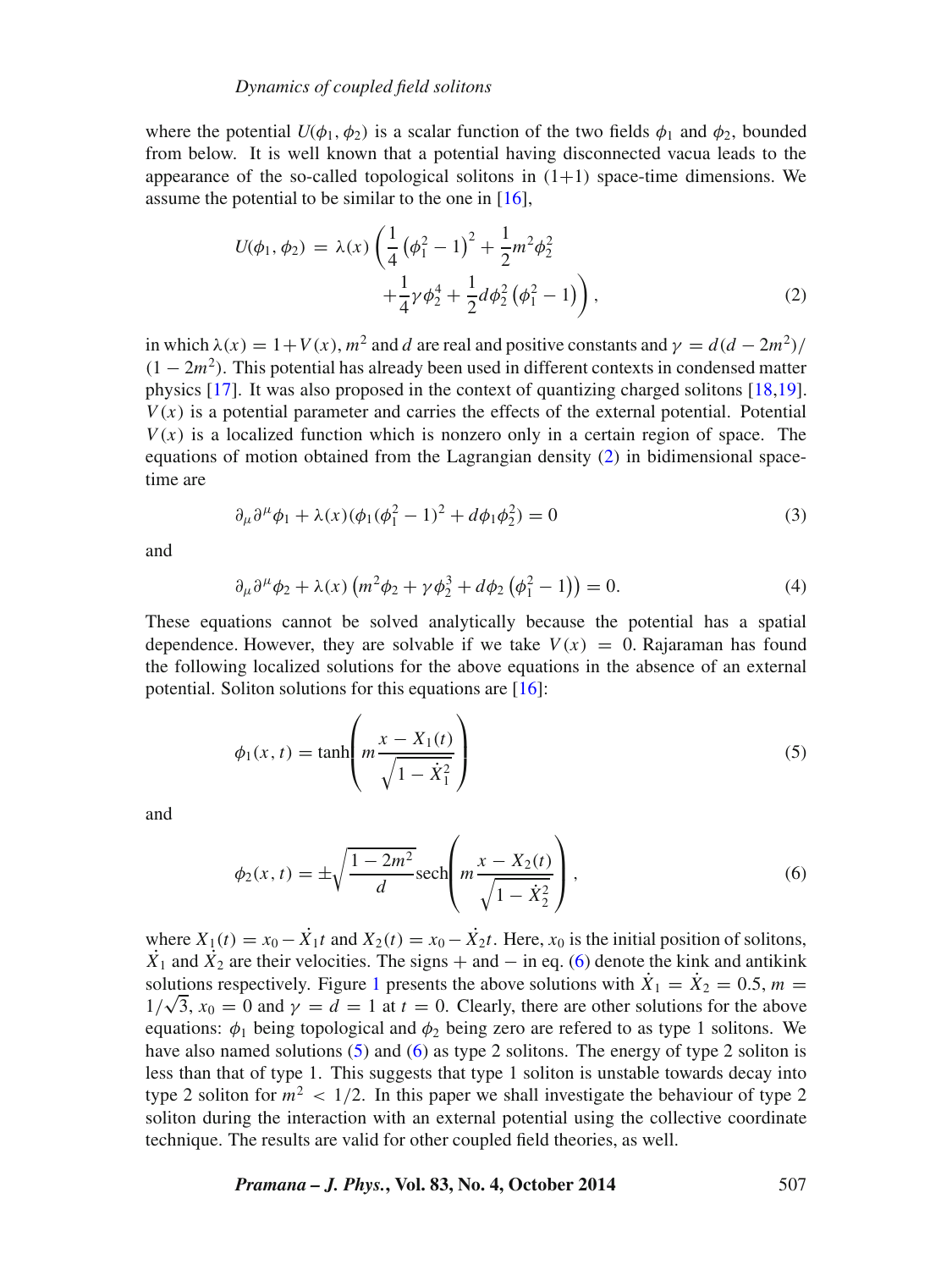<span id="page-3-0"></span>

**Figure 1.** Topological and non-topological soliton solutions of the coupled field system described by Lagrangian [\(1\)](#page-1-1).

The derivation of the collective action for the motion of the vortex centres starts with the elegant idea of Manton [\[20\]](#page-12-12). A collective action can be constructed by substituting the collective vortex ansatz for the field configuration with vortices at  $X_i(t)$ ,  $i = 1, \ldots, N$ , into the effective field theory action and reduce the action to a function of the collective coordinates,  $L[X_i(t)] = \int \mathcal{L}(\psi(x, t, X_i(t)))$  [\[21\]](#page-12-13). It is clear that [\(5\)](#page-2-2) and [\(6\)](#page-2-1) are not exact solutions for eqs [\(3\)](#page-2-3) and [\(4\)](#page-2-4). But they are approximate solutions if  $V(x)$  is a local weak perturbation [\[22\]](#page-12-14).

By inserting solutions  $(5)$  and  $(6)$  in the Lagrangian  $(1)$  and using adiabatic approximation [\[1\]](#page-11-0) we have

<span id="page-3-1"></span>
$$
\mathcal{L} = \frac{1}{6} (\dot{X}_1^2 - 1) \operatorname{sech}^4 \left( \frac{x - X_1}{\sqrt{3}} \right) + \frac{1}{18} (\dot{X}_2^2 - 1)
$$
  
 
$$
\times \tanh^2 \left( \frac{x - X_2}{\sqrt{3}} \right) \operatorname{sech}^2 \left( \frac{x - X_2}{\sqrt{3}} \right)
$$
  
- 
$$
\lambda(x) \left( \frac{1}{12} \operatorname{sech}^4 \left( \frac{x - X_1}{\sqrt{3}} \right) + \frac{1}{18} \operatorname{sech}^2 \left( \frac{x - X_2}{\sqrt{3}} \right) + \frac{1}{36} \operatorname{sech}^4 \left( \frac{x - X_2}{\sqrt{3}} \right) \right).
$$
 (7)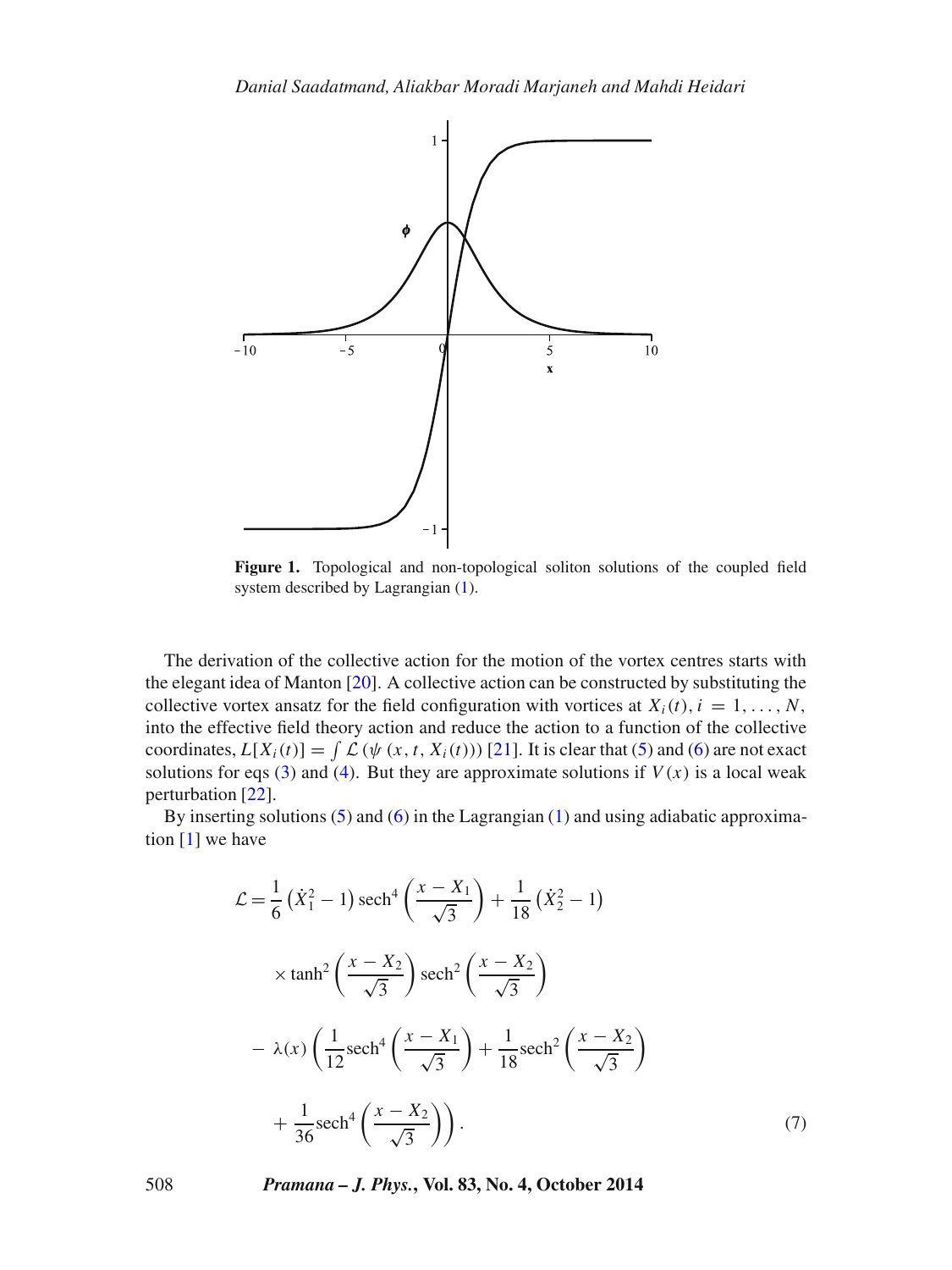In the adiabatic approximation one would suppose that the soliton velocity changes in an adiabatic process. Therefore, the soliton speed changes very slowly. Moreover, we have considered solitons with a small and slowly varying velocity.

#### <span id="page-4-0"></span>**3. Collective coordinate for the coupled fields**

The Lagrangian density of the solitons is described by [\(1\)](#page-1-1) for the coupled field system. The internal structure of the solitons can be omitted by integrating the Lagrangian density (or Hamiltonian density) with respect to the variable  $x$ . The integrated Lagrangian is called the collective Lagrangian. After the integration, the solitons appear as point-like particles. However, the effect of their extended nature still reflects in the kinetic and also potential parts of the collective Lagrangian. The dynamics of the point-like particles can be described by equations which are derived from collective Lagrangian. It is interesting to compare the results of the collective equations with those of direct numerical simulation of the main Lagrangian density. Let us derive the collective Lagrangian and the point-like particle equations of motion in the presented coupled field model.

By integrating Lagrangian [\(7\)](#page-3-1) over the variable x,  $X_1(t)$  and  $X_2(t)$  remain as collective coordinates. If we take the potential  $V(x) = \epsilon \delta(x)$ , collective Lagrangian is derived from [\(7\)](#page-3-1) as

<span id="page-4-1"></span>
$$
L = \frac{2\sqrt{3}}{9}\dot{X}_1^2 + \frac{\sqrt{3}}{27}\dot{X}_2^2 - \epsilon \left(\frac{1}{12}\text{sech}^4\left(\frac{X_1}{\sqrt{3}}\right) + \frac{1}{18}\text{sech}^2\left(\frac{X_2}{\sqrt{3}}\right) + \frac{1}{36}\text{sech}^4\left(\frac{X_2}{\sqrt{3}}\right)\right) - \frac{14\sqrt{3}}{27},
$$
\n(8)

<span id="page-4-4"></span>where  $M_1 = 4\sqrt{3}/9$  and  $M_2 = 2\sqrt{3}/27$  are the rest mass of  $\phi_1$  and  $\phi_2$  solitons respectively. Equations of motion for the variables  $X_1(t)$  and  $X_2(t)$  are derived from [\(8\)](#page-4-1) as

$$
\frac{4\sqrt{3}}{9}\ddot{X}_1 - \frac{\epsilon}{3\sqrt{3}}\tanh\left(\frac{X_1}{\sqrt{3}}\right)\operatorname{sech}^4\left(\frac{X_1}{\sqrt{3}}\right) = 0\tag{9}
$$

<span id="page-4-5"></span>and

$$
\frac{2\sqrt{3}}{27}\ddot{X}_2 - \frac{\epsilon}{9\sqrt{3}}\tanh\left(\frac{X_2}{\sqrt{3}}\right)\operatorname{sech}^2\left(\frac{X_2}{\sqrt{3}}\right)\left[1 + \operatorname{sech}^2\left(\frac{X_2}{\sqrt{3}}\right)\right] = 0.\tag{10}
$$

We can define collective forces on solitons if we look at the above equations as  $F_1$  =  $M_1 \ddot{X}_1$  and  $F_2 = M_2 \ddot{X}_2$ , where  $M_1$  and  $M_2$  are the rest masses of the solitons. Therefore, we have

<span id="page-4-2"></span>
$$
F_1 = \frac{\epsilon}{3\sqrt{3}} \tanh\left(\frac{X_1}{\sqrt{3}}\right) \operatorname{sech}^4\left(\frac{X_1}{\sqrt{3}}\right) \tag{11}
$$

<span id="page-4-3"></span>and

$$
F_2 = \frac{\epsilon}{9\sqrt{3}} \tanh\left(\frac{X_2}{\sqrt{3}}\right) \operatorname{sech}^2\left(\frac{X_2}{\sqrt{3}}\right) \left[1 + \operatorname{sech}^2\left(\frac{X_2}{\sqrt{3}}\right)\right].\tag{12}
$$

*Pramana – J. Phys.***, Vol. 83, No. 4, October 2014** 509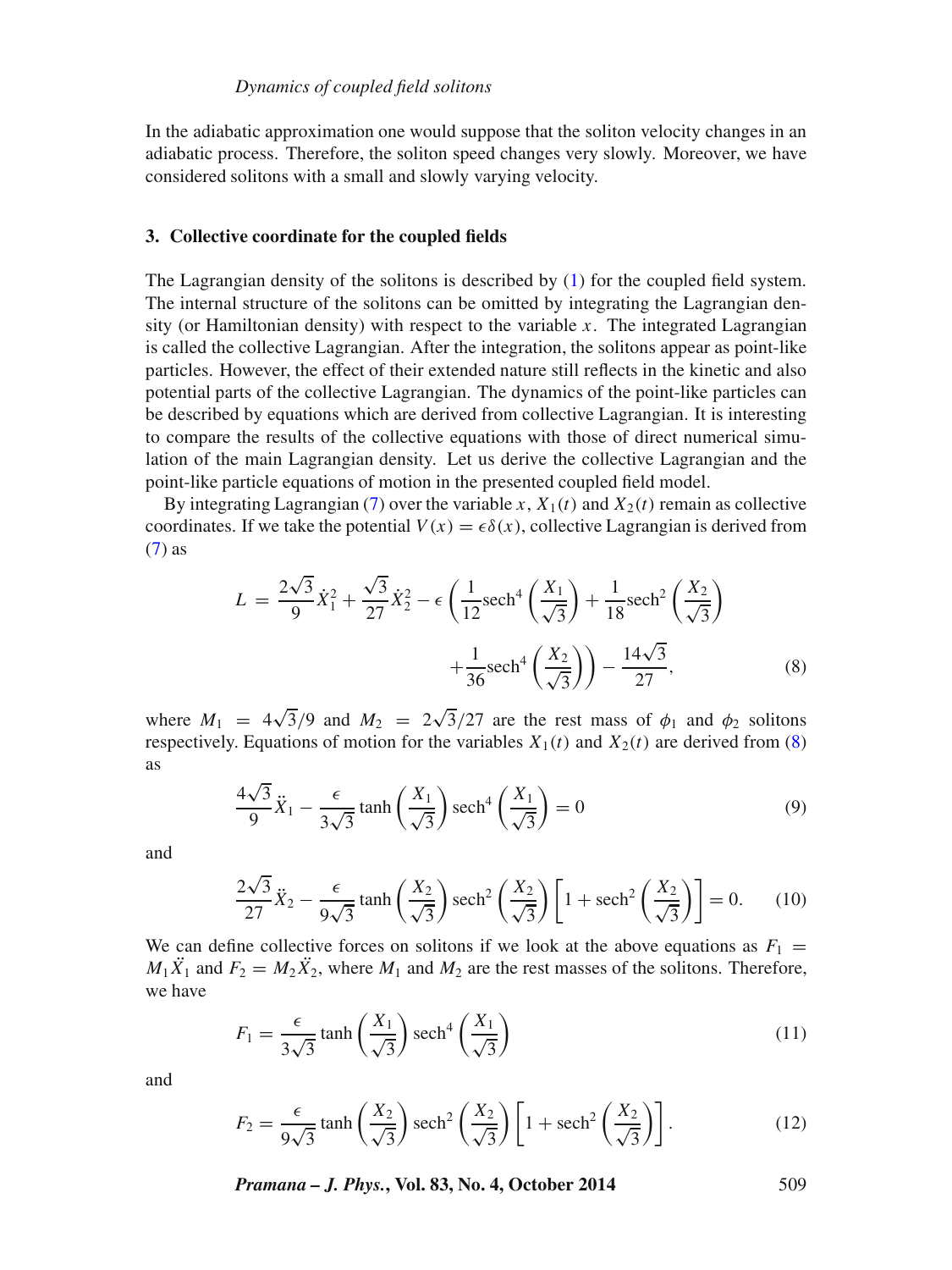The above equations show that the peak of each soliton moves under the influence of complicated forces which are functions of external potentials and the positions of solitons. Suppose that a soliton moves toward a potential barrier. Its velocity will reduce due to the effect of a repulsive force. While the soliton is moving away, its velocity increases.

It is interesting to compare the effective potentials of the solitons by integrating collective forces of eqs [\(11\)](#page-4-2) and [\(12\)](#page-4-3) with respect to the collective variables. By following this rule, it is not difficult to derive potentials as follows:

$$
V_1(X_1) = \int -F_1 dX_1 = \frac{\epsilon}{4} \text{sech}^4\left(\frac{X_1}{\sqrt{3}}\right),\tag{13}
$$

for  $\phi_1$  soliton and

$$
V_2(X_2) = \int -F_2 dX_2 = \frac{\epsilon}{9} \left[ \frac{5}{4} \mathrm{sech}^4 \left( \frac{X_2}{\sqrt{3}} \right) + \frac{1}{2} \mathrm{sech}^2 \left( \frac{X_2}{\sqrt{3}} \right) \right],\tag{14}
$$

for  $\phi_2$  $\phi_2$  soliton respectively. Figure 2 shows the effective potentials as a function of collective variable for the coupled solitons. It can be concluded that the effective potential of  $\phi_1$ soliton (dash line) is stronger than the effective potential of  $\phi_2$  soliton (solid line). These differences act on the dynamics of solitary waves in opposite ways. The effects of these differences are studied in the next section.

Interestingly, eqs [\(9\)](#page-4-4) and [\(10\)](#page-4-5) have exact solutions for  $\dot{X}_1$  and  $\dot{X}_2$  as follows:

<span id="page-5-1"></span>
$$
\dot{X}_1^2 - \dot{X}_0^2 = -\frac{\sqrt{3}\epsilon}{8} \left[ \mathrm{sech}^4 \left( \frac{X_1}{\sqrt{3}} \right) - \mathrm{sech}^4 \left( \frac{X_{01}}{\sqrt{3}} \right) \right]
$$
(15)

<span id="page-5-0"></span>

**Figure 2.** Effective potential as a function of collective variable for the coupled fields.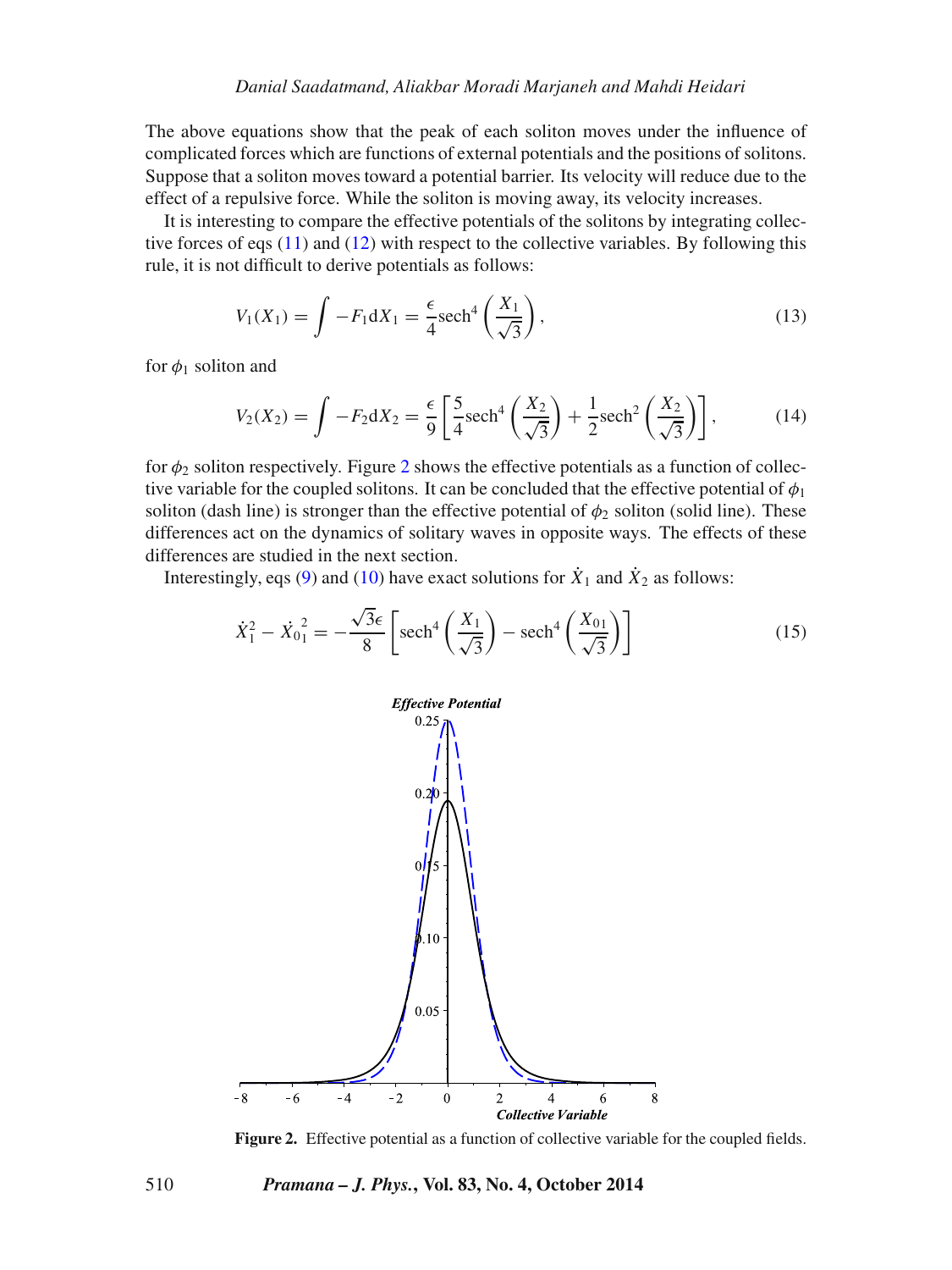and

<span id="page-6-0"></span>
$$
\dot{X}_2^2 - \dot{X}_0^2 = -\frac{\sqrt{3}\epsilon}{2} \left[ \frac{1}{2} \text{sech}^4 \left( \frac{X_2}{\sqrt{3}} \right) + \text{sech}^2 \left( \frac{X_2}{\sqrt{3}} \right) - \frac{1}{2} \text{sech}^4 \left( \frac{X_{02}}{\sqrt{3}} \right) - \text{sech}^2 \left( \frac{X_{02}}{\sqrt{3}} \right) \right],
$$
\n(16)

where  $X_{01}$  and  $X_{02}$  are the initial positions of the soliton and  $\dot{X}_{01}$  and  $\dot{X}_{02}$  are their initial velocities. Some of the physical features of a soliton-potential system can be discovered using the above equations. The collective energy can be obtained from Lagrangian [\(8\)](#page-4-1) as follows:

<span id="page-6-1"></span>
$$
E = \frac{2\sqrt{3}}{9}\dot{X}_1^2 + \frac{\sqrt{3}}{27}\dot{X}_2^2 + \epsilon \left(\frac{1}{12}\text{sech}^4\left(\frac{X_1}{\sqrt{3}}\right) + \frac{1}{18}\text{sech}^2\left(\frac{X_2}{\sqrt{3}}\right) + \frac{1}{36}\text{sech}^4\left(\frac{X_2}{\sqrt{3}}\right)\right) + \frac{14\sqrt{3}}{27}.
$$
\n(17)

It is the energy of two particles with the velocities of  $\dot{X}_1$  and  $\dot{X}_2$  which move under the influence of an external effective potential. By substituting  $\dot{x_1}$  from [\(15\)](#page-5-1) and  $\dot{x_2}$  from [\(16\)](#page-6-0) in eq.  $(17)$ , it is shown that the energy of the system is a function of the initial conditions of the soliton and therefore it is conserved.

#### **4. The dynamics of solitons**

Critical velocity is the minimum velocity for a soliton to pass over the barrier. A soliton with a velocity smaller than the critical velocity reflects back from the impurity. However, if it has enough enrgy to overcome the barrier, it can go through it. Finding such a velocity with numerical simulation is straightforward and simple. Let us consider how we can find this velocity using a collective coordinate approach. As mentioned before, we have no dissipation in the total energy of the system. So, critical velocities can be obtained for both coupled field solitons without any numerical simulations. Equation [\(17\)](#page-6-1) is reduced to

$$
E = \frac{2\sqrt{3}}{9}\dot{X}_{01}^{2} + \frac{\sqrt{3}}{27}\dot{X}_{02}^{2} + \frac{14\sqrt{3}}{27}
$$

when the solitons are far from the centre of the delta-like potential which is located at the origin. It is the energy of two particles with the masses  $M_1 = 4\sqrt{3}/9$  and  $M_2 = 2\sqrt{3}/27$ and velocities  $\dot{X}_{01}$  and  $\dot{X}_{02}$  respectively. The energy of the system when  $\phi_1$  soliton is located in the origin  $(X_1 = 0)$  with zero velocity, comes from [\(17\)](#page-6-1) as follows:

$$
E(X_1 = 0) = \frac{\sqrt{3}}{27}\dot{X}_2^2 + \epsilon \left(\frac{1}{12} + \frac{1}{18}\text{sech}^2\left(\frac{X_2}{\sqrt{3}}\right) + \frac{1}{36}\text{sech}^4\left(\frac{X_2}{\sqrt{3}}\right)\right) + \frac{14\sqrt{3}}{27}.
$$
\n(18)

On the other hand, solitons which come from infinity with initial velocities  $v_{1c}$  and  $v_{2c}$ have the energy

$$
E = \frac{2\sqrt{3}}{9}v_{1c}^2 + \frac{\sqrt{3}}{27}v_{2c}^2 + \frac{14\sqrt{3}}{27}.
$$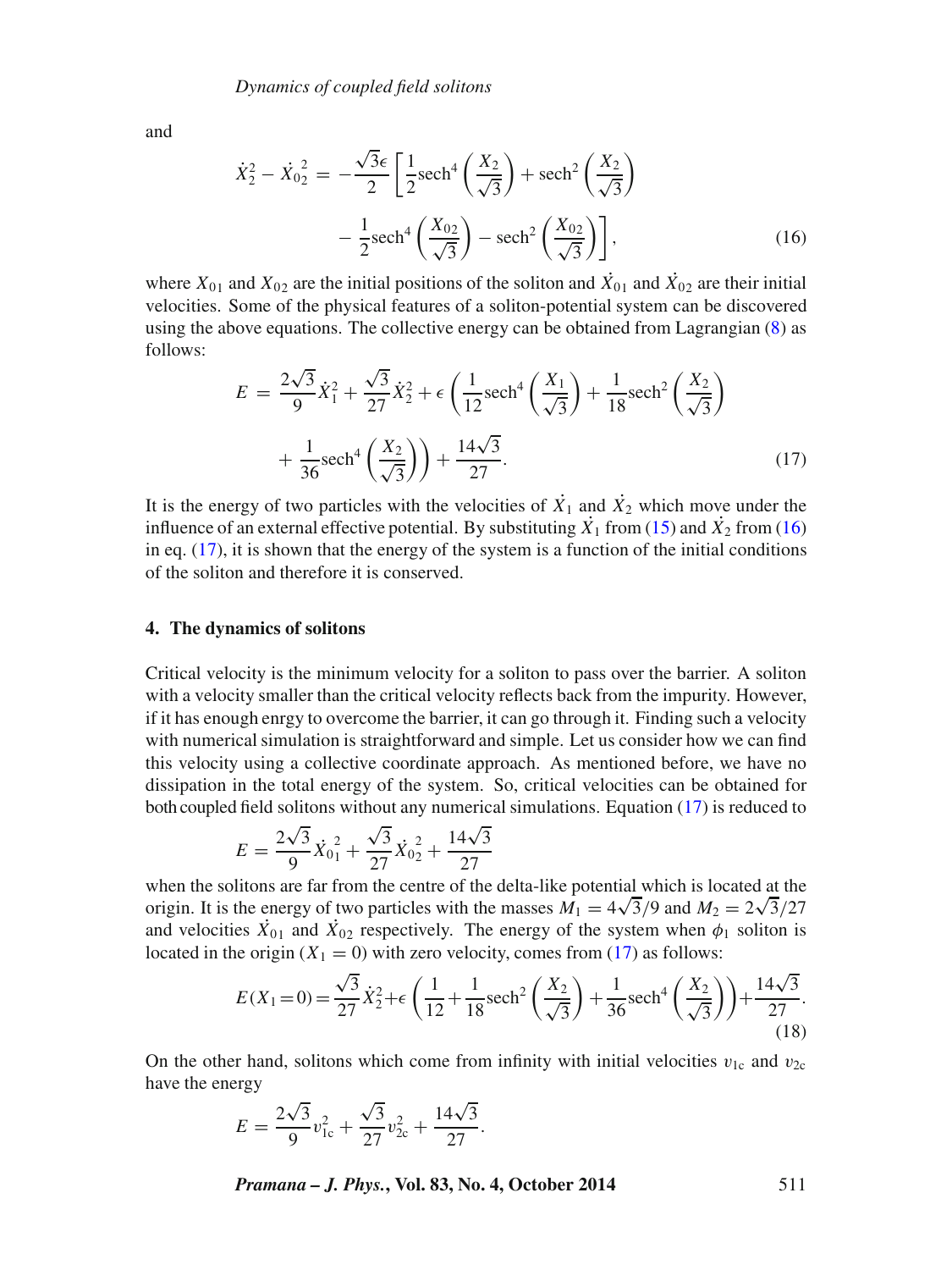So, it is easy to calculate the critical velocity of  $\phi_1$  soliton by comparing the energy of the system when  $\phi_1$  soliton is located at the origin to its energy at infinity. The critical velocity is calculated as

<span id="page-7-0"></span>
$$
v_{1c} = \sqrt{\frac{3\sqrt{3}}{2}} \epsilon \left( \frac{1}{12} + \frac{1}{18} \mathrm{sech}^2 \left( \frac{X_2}{\sqrt{3}} \right) + \frac{1}{36} \mathrm{sech}^4 \left( \frac{X_2}{\sqrt{3}} \right) \right).
$$
 (19)

The above equation shows that the critical velocity of  $\phi_1$  soliton depends on the position of  $\phi_2$  soliton. If  $\phi_2$  soliton is located at infinity, the calculated critical velocity is reduced to  $v_{1c} = \sqrt{\sqrt{3\epsilon}/8}$ . Critical velocity of  $\phi_1$  soliton has maximum value when  $\phi_2$ soliton is located at the origin. In this situation, the energy of the system is made up of 'soliton+potential'. Therefore,  $\phi_1$  soliton needs higher energy to pass over the barrier. The calculated critical velocity in this situation is  $v_{1c} = \sqrt{\sqrt{3\epsilon/4}}$ .

<span id="page-7-1"></span>With the same analysis one can find that the critical velocity of  $\phi_2$  soliton is derived as

$$
v_{2c} = \sqrt{\frac{3\sqrt{3}}{4}\epsilon \left(1 + \mathrm{sech}^4\left(\frac{X_1}{\sqrt{3}}\right)\right)}.
$$
 (20)

The above critical velocity is reduced to  $v_{2c} = \sqrt{3\sqrt{3}\epsilon/4}$  when  $\phi_1$  soliton is located at infinity. Moreover, the same result is derived by substituting  $\dot{X}_2 = 0$ ,  $\dot{X}_{02} = v_{2c}$ ,  $X_{02} = \infty$  and  $X_2 = 0$  in [\(16\)](#page-6-0).

Note that the critical velocities of the solitons depend on their initial positions as well as their initial velocities. For solitons which are located at some positions like  $X_{01}$  and  $X_{02}$ (which are not necessarily infinity), the critical velocities will not be the ones calculated in eqs  $(19)$  and  $(20)$ . So a soliton which comes from an initial position with an initial velocity will have the critical initial velocity considering that it has a velocity of zero at the top of the barrier. Consider  $\phi_1$  soliton with initial conditions of  $X_{01}$  and  $\dot{X}_{01}$ . If we set  $X_1 = 0$  and  $\dot{X}_1 = 0$  in eq. [\(15\)](#page-5-1) then  $v_{1c} = \dot{X}_{01}$ . Thus, for such a soliton we have

$$
v_{1c} = \sqrt{\frac{\sqrt{3}}{8} \epsilon \left(1 - \mathrm{sech}^4\left(\frac{X_{01}}{\sqrt{3}}\right)\right)}.
$$
 (21)

But the critical velocity of  $\phi_2$  soliton becomes

$$
v_{2c} = \sqrt{\frac{\sqrt{3}}{2} \epsilon \left(\frac{3}{2} - \text{sech}^2 \left(\frac{X_{02}}{\sqrt{3}}\right) - \frac{1}{2} \text{sech}^4 \left(\frac{X_{02}}{\sqrt{3}}\right)\right)}.
$$
 (22)

Figure [3](#page-8-0) shows the critical velocities of the two solitons as a function of the potential strength for  $X_0 = -2$ . This figure shows that  $\phi_1$  soliton results in a smaller critical velocity compared to  $\phi_2$  soliton because of the differences between their rest masses. The rest, promotion is  $M_1 = 4\sqrt{3}/9$  and the rest mass of  $\phi_2$  soliton is  $M_2 =$  $2\sqrt{3}/27$ . Obviously, a soliton with a large rest mass needs a smaller velocity to reach  $2\sqrt{3}/27$ .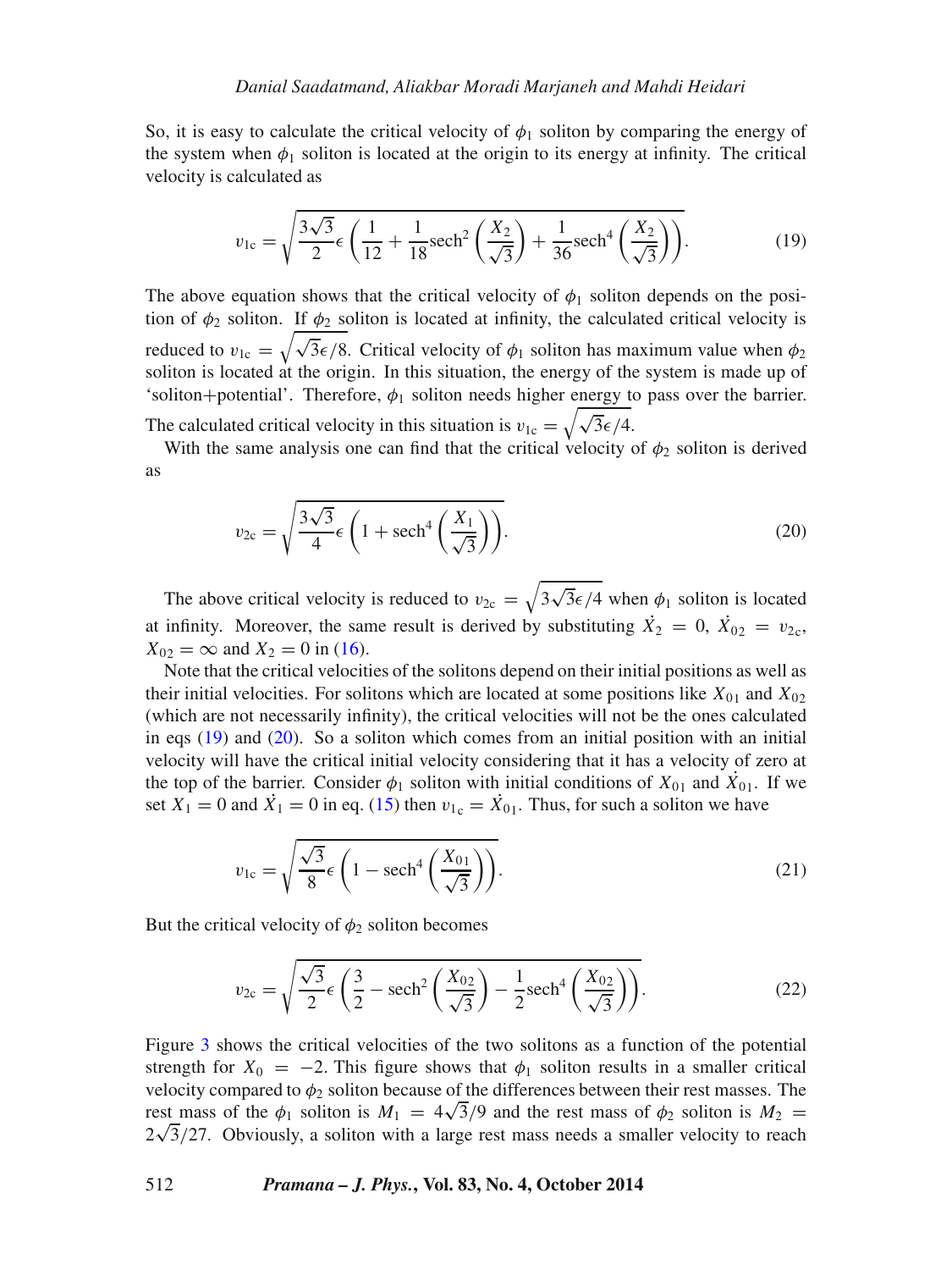<span id="page-8-0"></span>

**Figure 3.** The calculated critical velocities as a function of barrier height for  $\phi_1$ soliton (dash line) and  $\phi_2$  soliton (solid line) in initial position  $X_0 = -2$ .

the potential peak. It is interesting to depict the critical velocities as a function of the initial position of solitons. The critical velocities are demonstrated as a function of the initial position in figure [4](#page-8-1) for the two solitons with  $\epsilon = 0.2$ . This figure shows a considerable disagreement between the two solitons. For solitons at infinity, the plots demonstrate that the critical velocities are not dependent on the initial positions of solitons. However, for a soliton which moves at an initial position close to the centre of the potential, different results are obtained. It is clear from this figure that a soliton needs a lower initial velocity to pass over the barrier if it is closer to the centre of the potential.

<span id="page-8-1"></span>

**Figure 4.** Critical velocities of the solitons as a function of initial position for  $\epsilon = 0.2$ .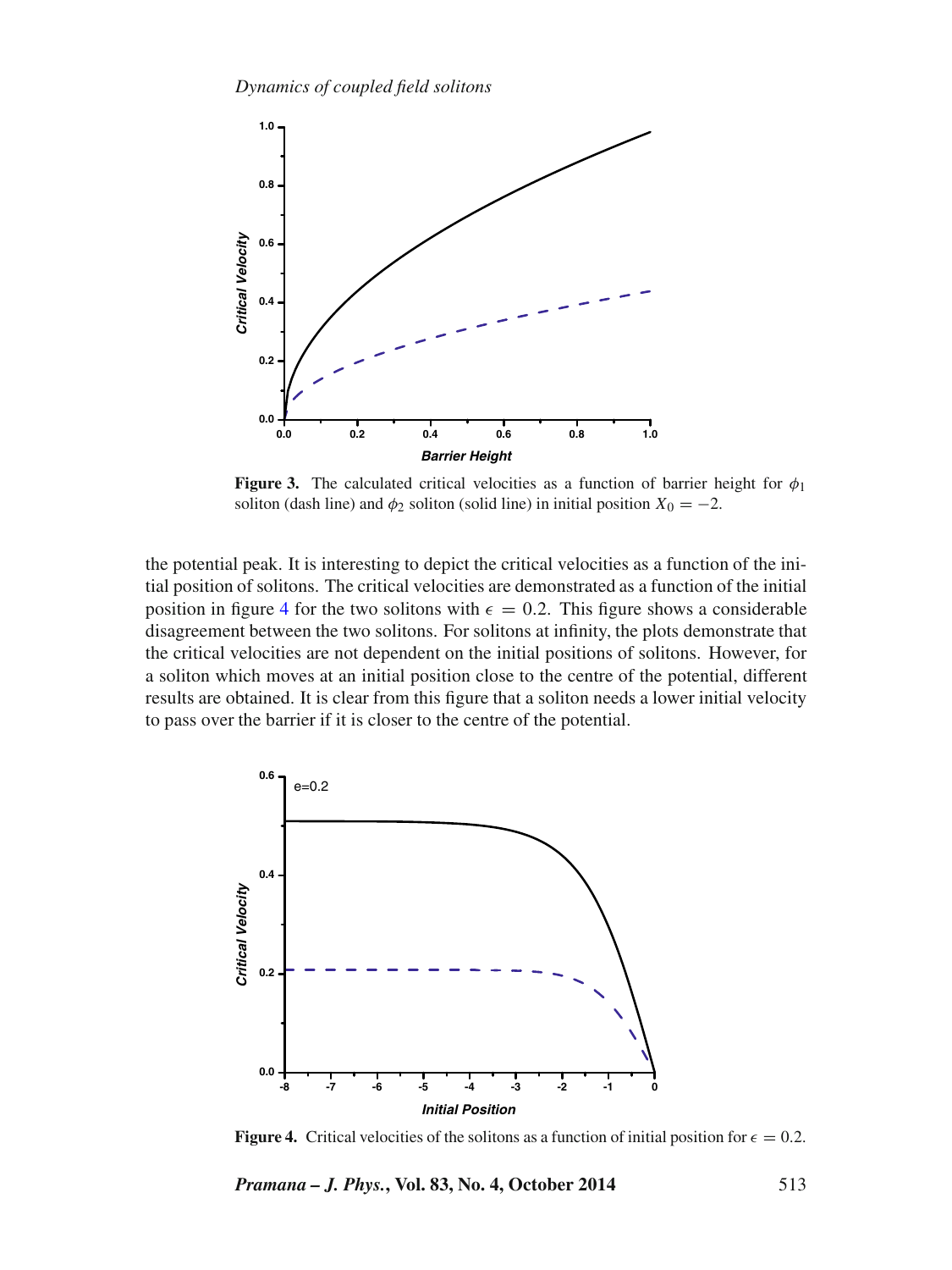#### *Danial Saadatmand, Aliakbar Moradi Marjaneh and Mahdi Heidari*

In the framework of classical mechanics, a moving object will never turn back until it reaches a turning point, at which the velocity vanishes. At the microscopic scale, where the wave character of particles becomes important, quantum mechanics allows the reflection of a particle in a classically permitted region even when there is no classical turning point. Quantum reflection can occur above a repulsive potential barrier or an attractive potential well, and may take place in an attractive potential tail [\[23\]](#page-12-15) or at a potential step [\[24\]](#page-12-16). The above-mentioned points inspire one to expect that a classical object will never reflect from an attractive impurity. But the classical reflection of solitons from a potential well has been shown by some authors [\[1](#page-11-0)[,13,](#page-12-5)[25\]](#page-12-17). It is demonstrated that at some velocities smaller than the critical velocity, the soliton may reflect back over the potential although it is expected that the soliton should be trapped in the potential well. This quantum-like behaviour has been found in some very narrow windows of initial velocities.

Let us consider whether we can find the classical reflection by the collective coordinate method. This situation is worth investigating because of some differences between a point particle and a soliton in the potential well.

If we choose  $\epsilon < 0$  in eq. [\(15\)](#page-5-1), then the soliton moves toward the potential well. The solution for the system of  $\phi_1$  soliton is

$$
\dot{X}_1^2 - \dot{X}_0^2 = \frac{\sqrt{3}\epsilon}{8} \left[ \mathrm{sech}^4\left(\frac{X_1}{\sqrt{3}}\right) - \mathrm{sech}^4\left(\frac{X_{01}}{\sqrt{3}}\right) \right].
$$
 (23)

Similary, for  $\phi_2$  soliton we have

$$
\dot{X}_2^2 - \dot{X}_0^2 = \frac{\sqrt{3}\epsilon}{2} \left[ \frac{1}{2} \operatorname{sech}^4 \frac{X_2}{\sqrt{3}} + \operatorname{sech}^2 \frac{X_2}{\sqrt{3}} - \frac{1}{2} \operatorname{sech}^4 \frac{X_{02}}{\sqrt{3}} - \operatorname{sech}^2 \frac{X_{02}}{\sqrt{3}} \right].
$$
\n(24)

<span id="page-9-0"></span>

**Figure 5.** Escape velocity as a function of initial position for  $\epsilon = 0.3$ .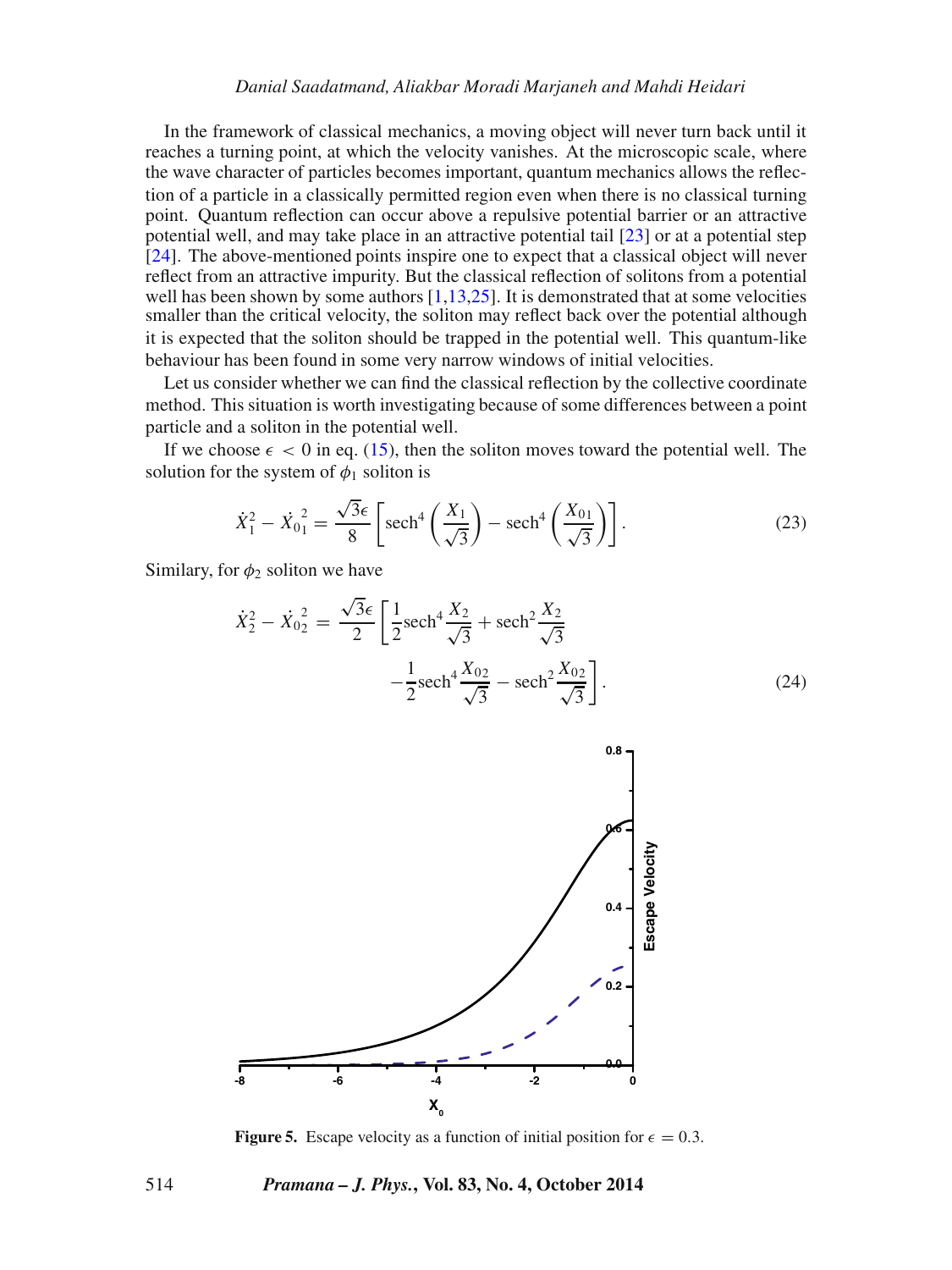#### *Dynamics of coupled field solitons*

The soliton will run away from the potential and will go to infinity if the initial velocity of the soliton is more than the escape velocity. The escape velocity is the minimum velocity for a soliton with which it can go through a well. A soliton in an initial position  $X_0$ reaches infinity with a zero final velocity if its initial velocity is

$$
\dot{X}_{\text{escape1}} = \sqrt{\frac{\sqrt{3}}{8} \epsilon \operatorname{sech}^4\left(\frac{X_{01}}{\sqrt{3}}\right)}
$$
\n(25)

and

$$
\dot{X}_{\text{escape2}} = \sqrt{\frac{\sqrt{3}}{2} \epsilon \left(\frac{1}{2} \text{sech}^4\left(\frac{X_{02}}{\sqrt{3}}\right) + \text{sech}^2\left(\frac{X_{02}}{\sqrt{3}}\right)\right)},\tag{26}
$$

which are calculated using the presented model for  $\phi_1$  and  $\phi_2$  solitons respectively. In other words, a soliton which is located in the initial position  $X_0$  can escape to infinity if its initial velocity  $\dot{X}_0$  is more than the escape velocity  $\dot{X}_{\text{escape}}$ . Figure [5](#page-9-0) shows the escape velocity from a potential well as a function of initial position of the solitons for the two solitons. Owing to its bigger rest mass, the  $\phi_1$  soliton needs lower escape velocity in comparison with the  $\phi_2$  soliton.

<span id="page-10-0"></span>

**Figure 6.** Period of oscillation of solitons in the potential well as a function of  $\epsilon$  for  $\phi_1$  soliton (dash line) and  $\phi_2$  soliton (solid line).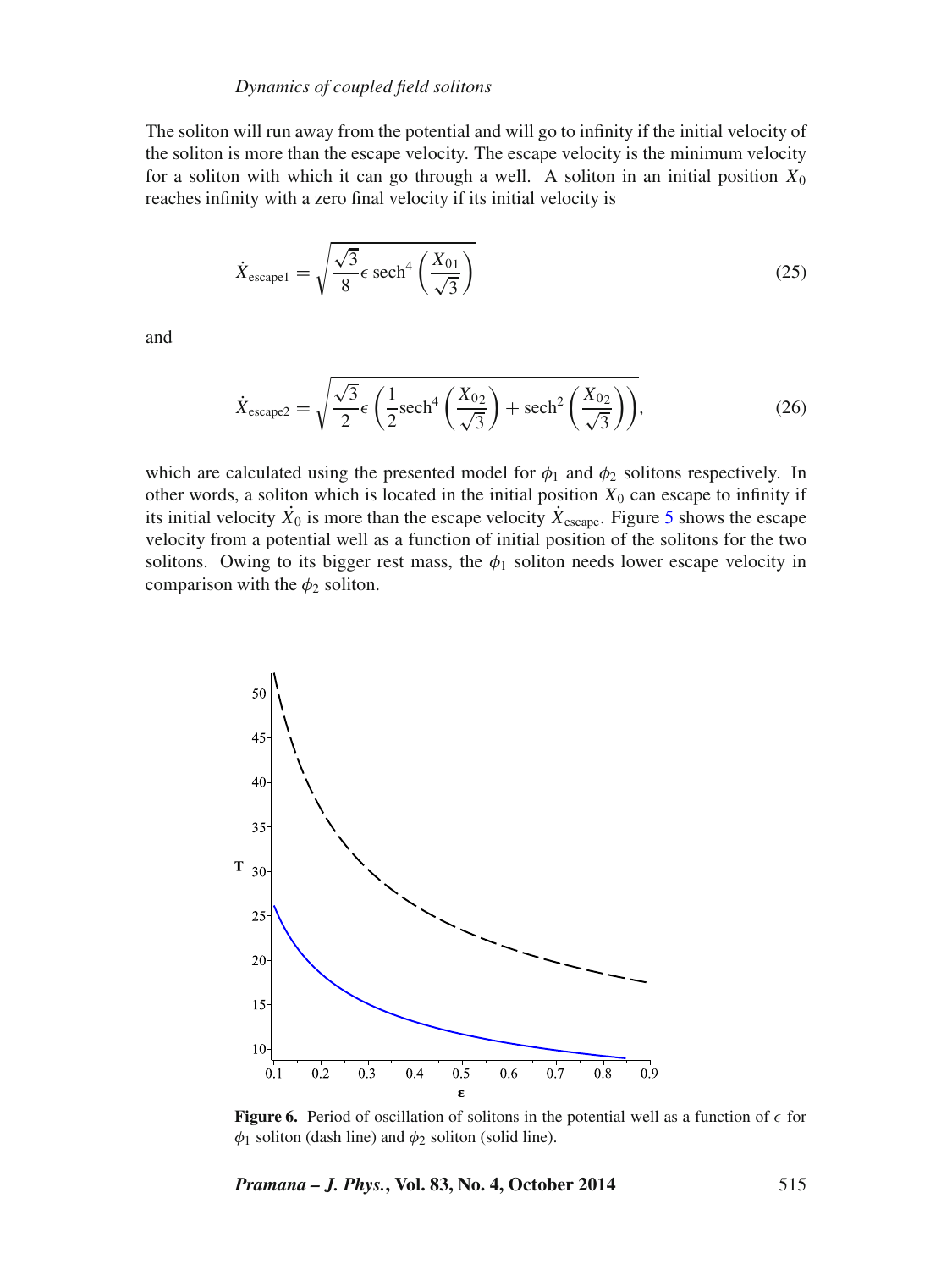#### *Danial Saadatmand, Aliakbar Moradi Marjaneh and Mahdi Heidari*

Lastly, let us consider a situation in which the initial velocity of soliton is not big enough to pass through the potential. The soliton reaches a maximum distance from the centre of the potential with zero velocity and then comes back toward the centre of the potential well. Therefore, the soliton oscillates in the well with a specific period. The period of oscillation of both solitons can be calculated analytically using eqs [\(9\)](#page-4-4) and [\(10\)](#page-4-5). For small amplitudes, these equations are reduced to

$$
\frac{4\sqrt{3}}{9}\ddot{X}_1 - \frac{\epsilon}{9}X_1 = 0, \qquad \frac{2\sqrt{3}}{27}\ddot{X}_2 - \frac{2\epsilon}{27}X_2 = 0.
$$
 (27)

These are equations of motion of two particles with the periods of oscillation  $T_1$  =  $2\pi\sqrt{4\sqrt{3}}/\epsilon$  and  $T_2 = 2\pi\sqrt{\sqrt{3}}/\epsilon$  respectively. In figure [6](#page-10-0) we see the period as a function of  $\epsilon$ . It shows that the results of the two solitons have some discrepancies that come from the different masses of the solitons.

Finally, we had a desire to guess the soliton reflection from the potential well by the collective coordinate model presented here. But, the method fails to predict the narrow windows of soliton reflection.

In summary, an analytical model for the interaction of the coupled field solitons with delta function potential has been presented. The critical velocity was obtained for each soliton separately in the soliton-barrier system by using the proposed model. The critical velocity is a function of initial conditions and also the potential identities. The dynamics of each soliton is related to another one which affects their characteristics. We have defined escape velocity for a soliton-well system as a substitute for the critical velocity. The model can explain most of the features of the system analytically. It is better to test the validity of our model by numerical simulations. This would be our future work. An interesting question about the possibility of quantum reflection of coupled field solitons from attractive potential cannot be predicted by the analytical model presented here. So, it is expected to find a more powerful model with a suitable collective coordinate method to explain this behaviour.

#### **Acknowledgement**

DS and AM would like to thank K Javidan for his useful discussions. This work is supported by Islamic Azad University of Quchan under grant.

#### **References**

- <span id="page-11-0"></span>[1] Y S Kivshar, Z Fei and L Vasquez, *Phys. Re*v*. Lett.* **67**, 1177 (1991)
- <span id="page-11-1"></span>[2] Z Fei, Y S Kivshar and L Vasquez, *Phys. Re*v*. A* **46**, 5214 (1992)
- <span id="page-11-2"></span>[3] S Nazifkar and K Javidan, *Braz. J. Phys.* **40**, 102 (2010)
- <span id="page-11-3"></span>[4] D Saadatmand and K Javidan, *Braz. J. Phys.* **43**, 48 (2013)
- <span id="page-11-4"></span>[5] R De Lima Rodrigues, B P de Silva Filho and A N Vaidya, *Phys. Re*v*. D* **58**, 125023 (1998)
- <span id="page-11-5"></span>[6] D Bazeia and R F Ribeiro, *Phys. Re*v*. D* **54**, 1852 (1996)
- <span id="page-11-6"></span>[7] A Halavanau, T Romanczukiewicz and Ya Shnir, *Phys. Re*v*. D* **86**, 085027 (2012)